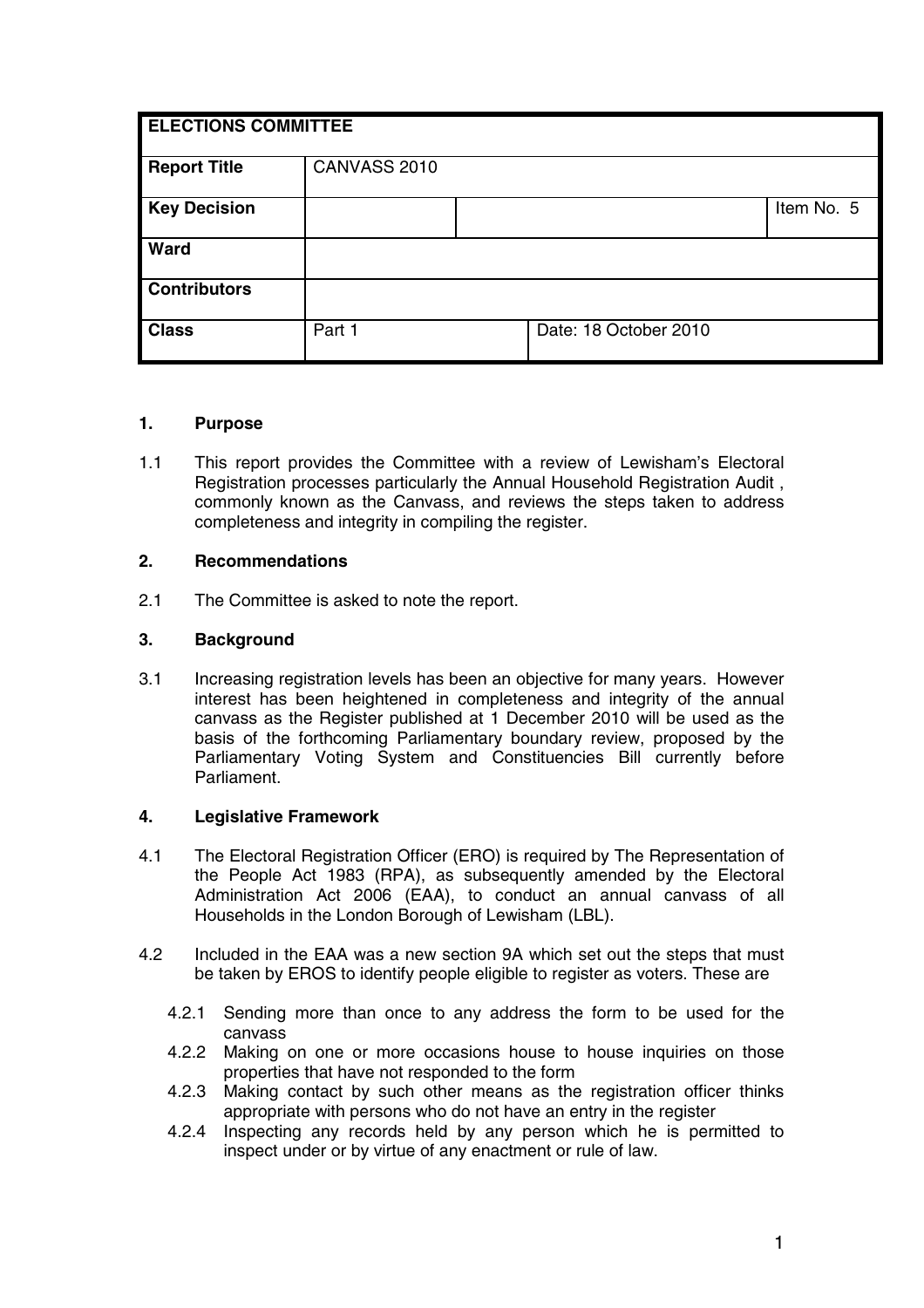4.3 The form of canvass to be sent to households is prescribed in law under Representation of the People (Form of Canvass) (England and Wales) Regulations 2006. It is a household registration form addressed to the occupier. Registration and other amendments can be completed by one resident on behalf of others by signing the form acknowledging the declaration required. There is a legal obligation to respond to the form. (Regulation 23 (3) Representation of the People Regulations 2001). LBL's canvass form is attached at Appendix A.

## **5. Lewisham's Canvass process 2010/2011**

- 5.1 Lewisham complies with and in some circumstances exceeds the steps outlined in the legislative framework detailed in section 4 above.
	- 5.1.1 The canvass period runs from the end of August until 1 December. As at the 8 October 2010 we are approximately half way through the period.
	- 5.1.2 All 118,220 households in LBL were sent a canvass form via Royal Mail over the August bank holiday weekend. Households were given the opportunity to respond to the form by telephone, internet, or SMS text, using pre-designated security codes, if they did not need to make any changes to the form. As at 8 October 2010 we had a 49% response rate, 26% by post and 23% by telephone, internet and SMS text. LBL has a high proportion of empty properties. These are canvassed, and if confirmed empty by comparison with Council Tax records they are included in the returns to the Electoral Commission. These average between 13%-15% of the properties on our data base. If incorporated into the response rate we would currently be running at a return rate of 64% . However these properties are excluded until the close of canvass.
	- 5.1.3 A reminder form was sent to non responding properties on 27 September with a covering leaflet (Appendix B) pointing out the householders legal obligation to respond to the form. The leaflet also reminds them that they might lose their right to vote in the proposed referendum on the Parliamentary Voting System next May if they do not respond to the form.
	- 5.1.4 On the 29 October our house to house visits commence on all non responding properties. We are employing 109 canvassers each covering a polling district. We provide our canvassers with a translation pack covering 25 languages
	- 5.1.4.1 The Canvassers are provided with specific training with additional training being given to those canvassers covering Ladywell polling districts, as although they commence their canvass after the cut off date for registration (20 October 2010) for the by election on the 4 November, they will probably be faced with people trying to register for that election.
	- 5.1.4.2 Special care is being taken to ensure that all Ladywell registrations and absent voting requests are processed as a priority.
	- 5.1.4.3 Canvassers are remunerated on a success basis and their performance is monitored daily by reviewing return statistics for their area.
	- 5.1.4.4 A copy of the training slides and training pack detailing canvassers remuneration and responsibilities are given in Appendices C and D respectively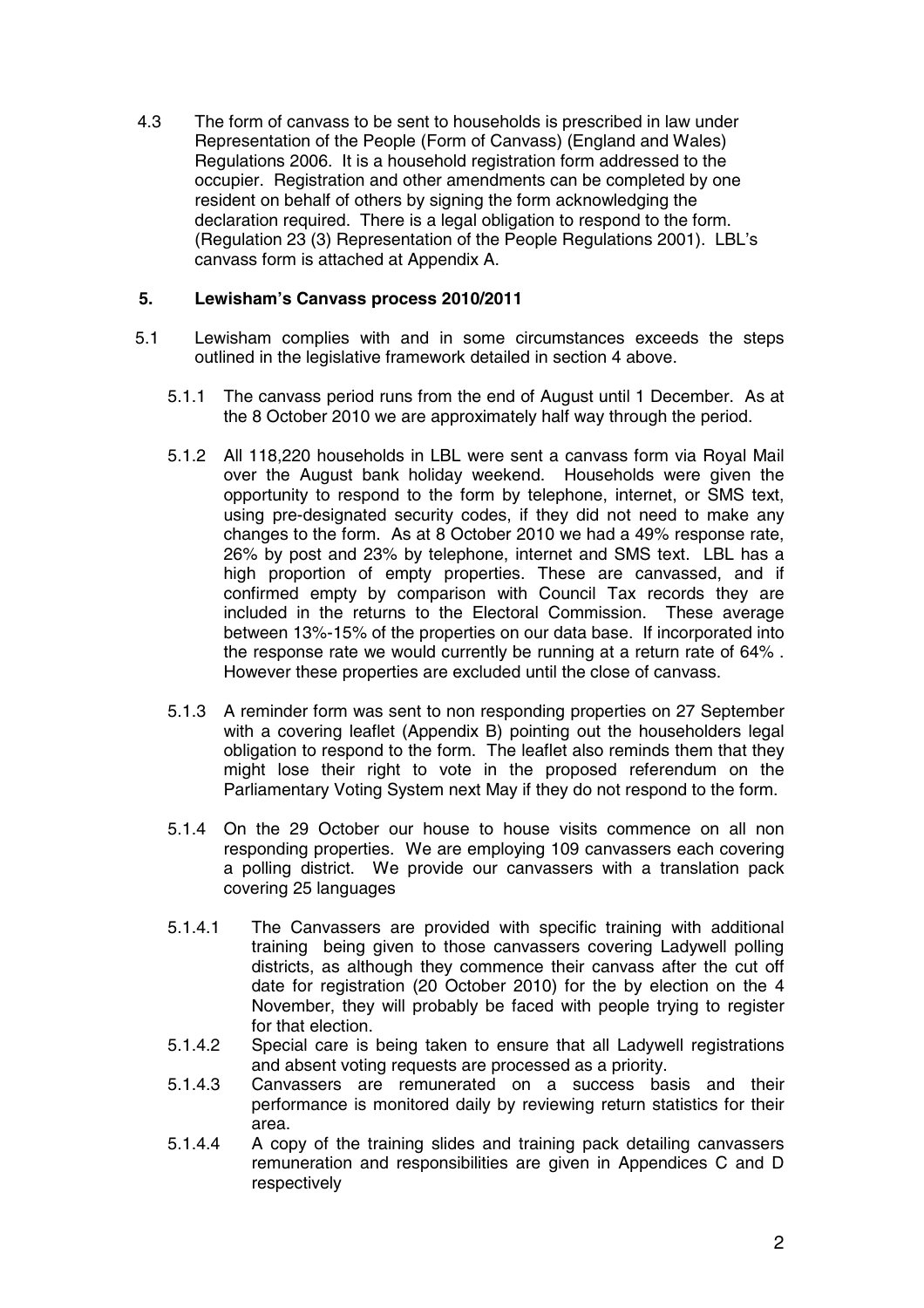- 5.1.4.5 Canvassers are asked to visit a property and if they get no response leave a card at the property with details of when they will call back. Thus each non responding property will have been visited at least twice.
- 5.1.5 Different arrangements are put in place for houses in multiple occupation such as care homes and student halls of residence. Forms are sent direct to the Accommodation Officer and the Officer in charge of the care homes. If we do not get a response one of the Electoral services team visits the property.
- 5.1.6 There is a legal requirement to remove electors who have not responded to the canvass for two years. This exercise is completed shortly before publication of a revised register by 1 December.
- 5.1.7 The canvass period ends with the publication of the revised register by 1 December 2010.

# **6. Inspection of records**

- 6.1 The ERO is currently only able to inspect those records for the authority which appointed him. The Electoral services team has direct access to and does inspect council tax records. The team also receives reports from Street naming and numbering and Registrars.
- 6.2 These records are accessed throughout the year not just during canvass. Under proposals for the introduction of Individual Elector Registration (IER) this is likely to change with EROS being able to conduct data matching with neighbouring authorities and national data bases, such as those held by the Department of Work and Pensions. However this is not possible unless and until IER comes into effect, currently scheduled for 2014.

## **7. Integrity of the Register**

- 7.1 The ERO has limited powers of investigation and in the main has to accept signed canvass forms or voter registration forms received during the rolling registration period at face value. However, where multiple registrations are received from a household or suspicions arise that persons are not entitled to be registered, the ERO can seek further information. If the person under suspicion is on the register the ERO follows the review process under Regulation 31 of the Representation of the People Regulations 2001. The ERO can either seek additional information and/or send a notice to the property citing the reasons that they do not believe the person is eligible to be registered, giving them 14 days to respond. If the elector does not request a hearing they can be removed from the register. We do not use this process lightly having used it only five times with no challenges made.
- 7.2 Integrity of the Register is maintained throughout the year. It is not just an issue for canvass, it goes on throughout the Rolling Registration period and involves continuous monitoring of records mentioned in paragraph 6 above.

## **8. Lewisham's canvass performance**

8.1 Our response for the annual canvass for 2009 was 92% despite the incidence of postal strikes around canvass time. Appendix D London table 1 shows how we compare to other London Authorities. The table is a summary of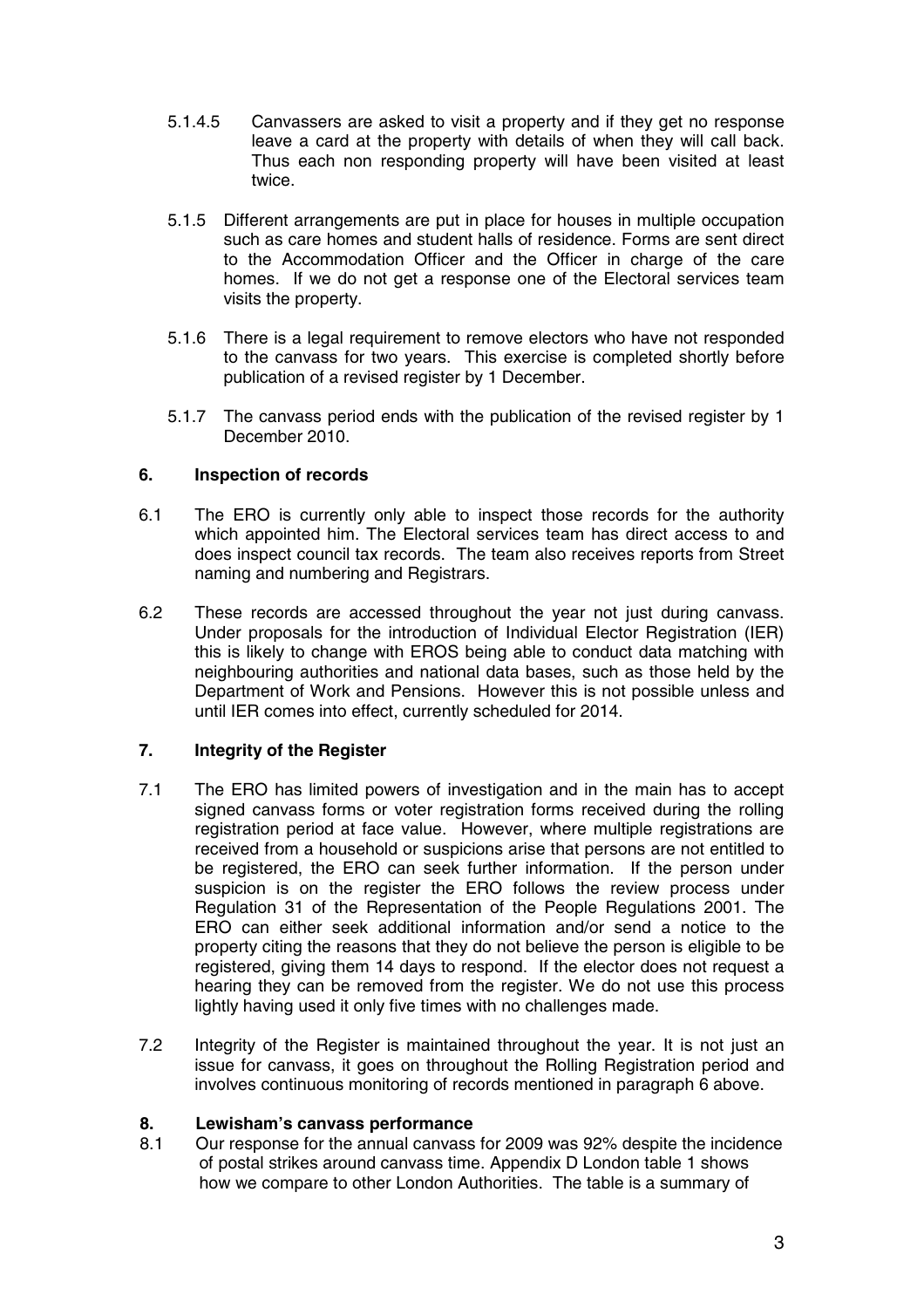data provided to the Electoral Commission as part of its review of ERO performance standards.

- 8.2 We do undertake other registration activity throughout the year. Outside the canvass period a rolling registration programme is conducted. As there were major elections in May 2010 we sent out confirmation letters to all households in February this year - a form of mini canvass asking people to check their details and register.
- 8.3 Canvass performance is a measure of household response. Electorate levels also need to be examined. The ERO compiles various registers, the two of interest here are Local Government Electors and Parliamentary Electors. The proposed Parliamentary Boundary review to be conducted prior to the next scheduled Parliamentary election in 2015 will focus on the Parliamentary elector number. Below is a 10 year history of the Parliamentary and Local Government electoral registration statistics that are submitted as of the close of canvass each year to the Office of National **Statistics**

| Year    | <b>Local Government</b> | Parliamentary |
|---------|-------------------------|---------------|
|         | Electors                | Electors      |
| Dec 00  | 180428                  | 176879        |
| Dec 01  | 180012                  | 175793        |
| Dec 02  | 182035                  | 177526        |
| Dec 03  | 171968                  | 167205        |
| Dec 04  | 179584                  | 173699        |
| Dec 05  | 179275                  | 172479        |
| Dec 06  | 179756                  | 171872        |
| Dec 07  | 180931                  | 171750        |
| Dec 08  | 181805                  | 170373        |
| Dec 09  | 180159                  | 167913        |
| July 10 | 184734                  | 172226*       |

\*The Parliamentary Elector total is purely the number of Parliamentary electors on LBL's register. It excludes the Electors in the Lewisham West and Penge Constituency that are on the London Borough of Bromley's register in the three wards of Clock House, Crystal Palace and Penge and Cator.

- 8.4 There is a drop between December 02 and December 03 of about 10,000 in both local government electors and parliamentary electors. This is because in that year Lewisham "cleaned" the register. Regulations require electors who do not respond to the canvass for 2 consecutive years to be removed from the electoral roll. This had not been completed for several years before 2003, so the numbers on the roll were artificially high prior to that date.
- 8.5 The figures demonstrate that numbers on the local government electoral roll have recovered since then – and grown by over 13,500. However the number of parliamentary electors decreased steadily from December 2004 until 2009, recovering rather sharply this year because of the interest in the general election and efforts to promote registration.
- 8.6 The discrepancy between the number of local government electors and parliamentary electors, with the local increasing steadily since 2003 and being over 12,000 higher than the parliamentary which was in decline until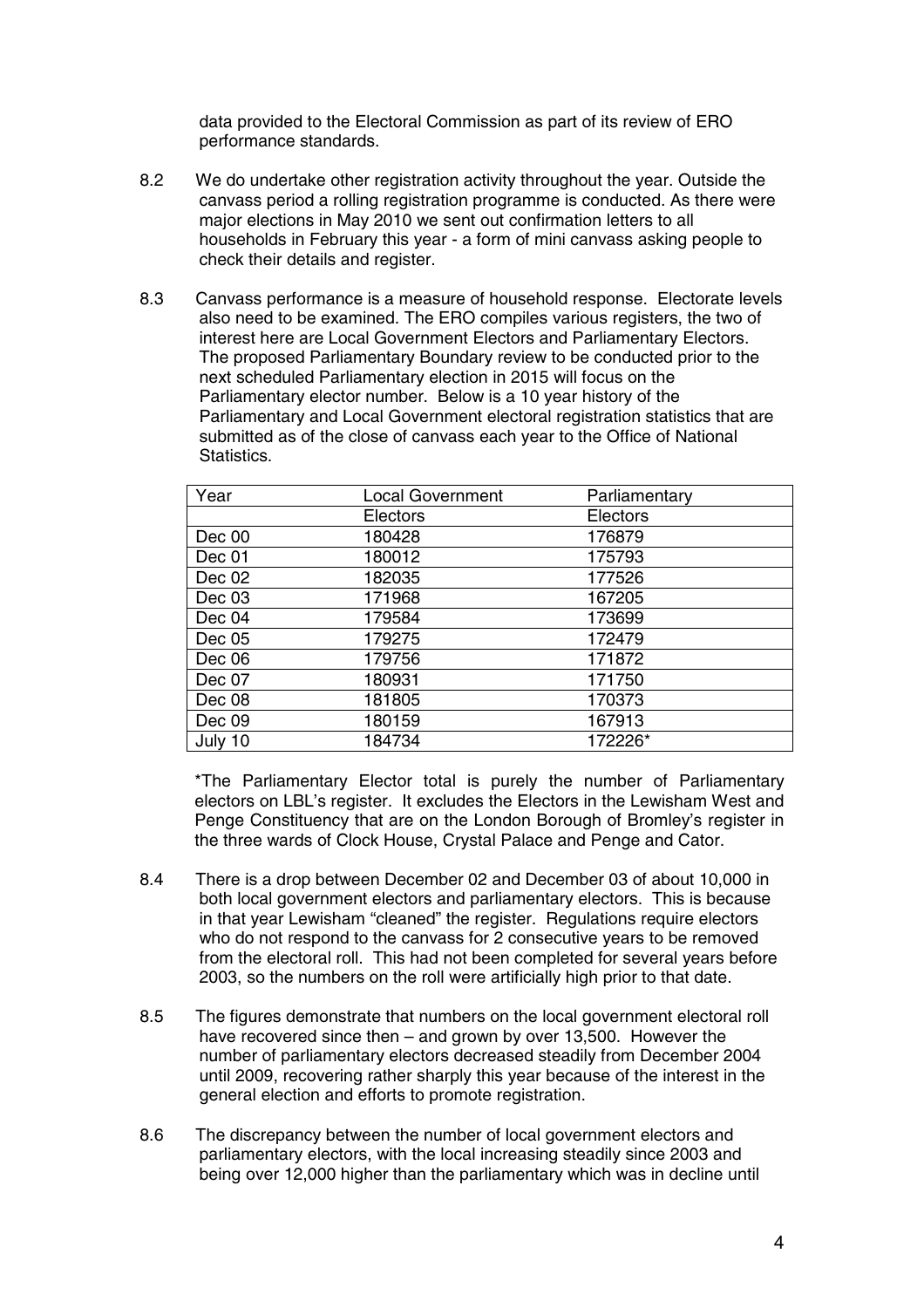2009, can be explained by the different franchises. EU citizens living in the borough are entitled to vote in local but not parliamentary elections. We have over 12000 EU citizens on the register. The difference reflects the fact that our population has a high proportion of migrant EU citizens.

8.7 The overall canvass return of 92% for 2009 masks a disparity in returns from Wards and Parliamentary Constituencies shown in Appendix F. The Ward returns range from 85.18% in Evelyn to 98.69% in Grove Park. The three Parliamentary Constituency returns based on the new Parliamentary Boundaries are:

| Lewisham Deptford     | 89.77%    |
|-----------------------|-----------|
| Lewisham East         | 93.66%    |
| Lewisham West & Penge | $92.91\%$ |

# **9. Funding for Registration in Lewisham**

9.1 Lewisham's spend per year on registration activity is an £2.59 per elector. Based on Electoral Commission figures, compared to other London Boroughs this puts Lewisham behind only Hammersmith and Fulham, Wandsworth and Westminster. The numbers are based on Local Government electors.

#### . **10. ERO Performance Standards**

10.1 The Electoral Commission introduced performance standards for 2008/2009. There are 10 standards. LBL's performance against these standards is given in the table below. Whilst the performance standards are based on self assessment we are required to provide documentary evidence in support and also be available for inspection by the Electoral Commission.

|                                                                                                            | Lewisham's ERO<br><b>Performance Standards</b> |                       |
|------------------------------------------------------------------------------------------------------------|------------------------------------------------|-----------------------|
| Standard                                                                                                   | 2008/2009                                      | 2009/2010             |
| Using information sources<br>to verify entries on the<br>register of electors and<br>identify new electors | Met standard                                   | Met standard          |
| Maintaining the property<br>database                                                                       | Met standard                                   | Met standard          |
| House to house enquiries                                                                                   | Met standard                                   | Met standard          |
| Maintaining the integrity of<br>registration and absent<br>voting applications                             | Met standard                                   | Met standard          |
| Supply and security of the<br>register and absent vote<br>lists                                            | Above standard                                 | Above standard        |
| <b>Public Awareness strategy</b>                                                                           | *Below Standard                                | <b>Above Standard</b> |
| <b>Working with Partners</b>                                                                               | *Below standard                                | <b>Met Standard</b>   |
| Participation                                                                                              | Met Standard                                   | <b>Met Standard</b>   |
| Planning for rolling<br>registration and the annual<br>canvass                                             | <b>Met Standards</b>                           | <b>Met Standards</b>  |
| Training                                                                                                   | <b>Above Standard</b>                          | <b>Above Standard</b> |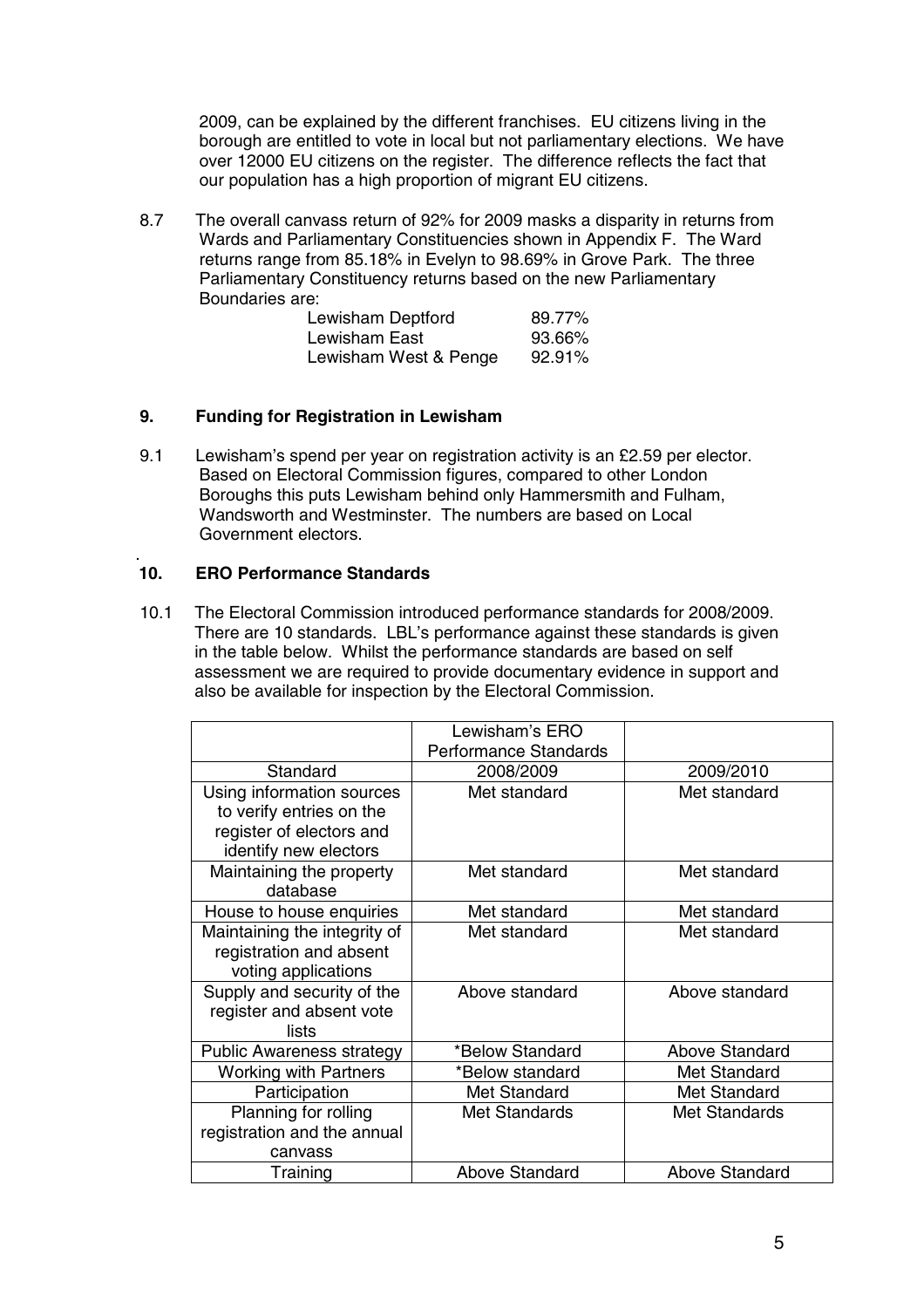\*At time of making the return in 08/09, the Public Awareness and Outreach strategy were still in development. It has now been finalised and is being implemented.

#### **11. Initiatives to improve registration rates**

11.1 Apart from the specific processes detailed above for canvass and rolling registration the Elections Committee endorsed the Public Awareness Strategy presented to it in July 2009. This document is the basis on which cross council outreach initiatives are undertaken. The Electoral Services team were given a relatively small budget of £15,000 in 2009 to spend on outreach activities in support of the strategy. In the main this has been spent on, birthday cards sent to attainers on their eighteenth birthday, advertisements placed in the Primary Times, Lewisham Life, and promotional materials supporting Peoples Day , and registration drives at Freshers week for both Goldsmiths and Lewisham Colleges. We also advertise in Millwall Community Scheme publications. Forms were also provided to The Albany Theatre, in Deptford , in the run up to the May 2010 elections.

In addition to the above we take advantage, wherever possible, of free publicity on LBL's notice boards around the Town Hall, libraries, and website. We also provide registration forms at citizenship ceremonies. Council tax letters go out with a reminder to register printed on the envelope. We have also provided forms to housing associations.

- 11.1.1 In the year of major elections confirmation letters are sent to households in February to encourage people to check their details, the manner in which they vote and to register. This is an additional expense for the Borough and cannot be recovered from the Ministry of Justice. The total cost was £34,000.
- 11.1.2 During Local Democracy Week the Election team prepares and runs the Young Mayor election in conjunction with the Mayors Office. This costs just over £17,500. This year we have 35 polling stations, including 4 early voting stations, covering 26 different locations. There are 20,000 school children on the register. We have electoral registration forms available in all the polling stations and encourage 16 - 17 year olds to register.
- 11.1.3 We also provide electoral registration forms to the ALMO and to the housing associations in the borough to provide to new tenants as they take up occupancy in the borough.
- 11.1.4 One further initiative involves the Head of Law attending at citizenship classes in local secondary schools (most recently Prendergast Hilly Fields) to explain the relevance of voting, the democratic process and to encourage pupils to register and vote.

## **12. The Civic Leadership Programme**

12.1 The main objective of the Civic Leadership Programme is to address the under-representation of Lewisham's black and minority ethnic (BME) members within areas of civic and political life and ensure that BME communities are fully involved and have confidence in civic and democratic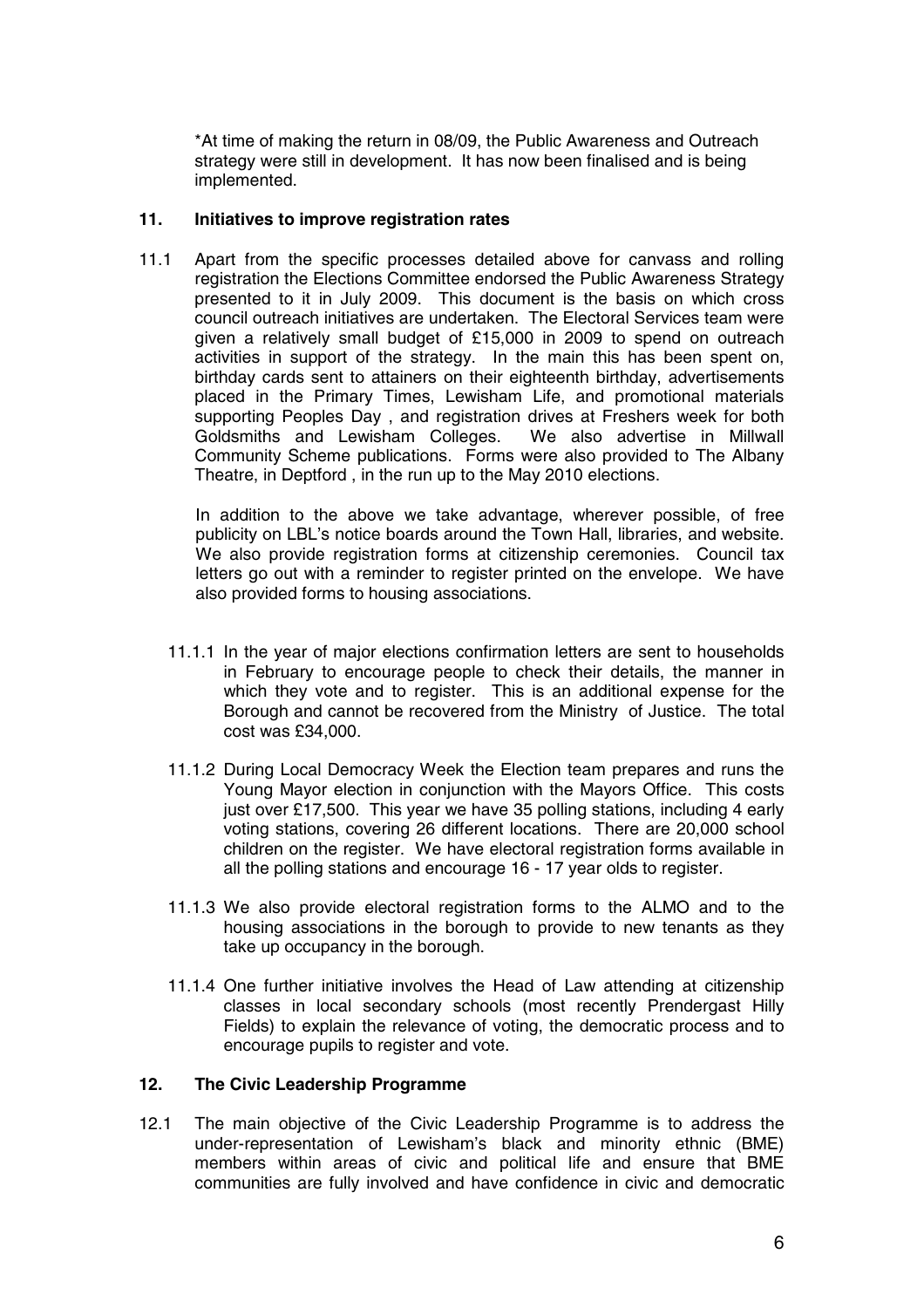processes. Individuals selected learn about civic engagement and through the programme develop an understanding and awareness of the key areas of public life and gain an insight into the route to public office. There are two goals. Firstly, to raise the level of awareness within Lewisham's wider BME population of civic opportunities and secondly, to give public life officials and the participating institutions a broader view of BME communities. Upon completion of the scheme, participants will be encouraged to seek public office or become more active in their communities.

- 12.2 Up to 40 individuals are selected to participate on the programme. It provides them with an opportunity to develop their understanding of five areas of public life through a range of observation sessions and through meetings with councillors, school governors and other public appointees. Individuals will have the opportunity to undertake 2-3 sessions per chosen public role, over a 7 month period.
- 12.3 The Civic and Political Leadership Programme is designed to unlock institutions enabling participants to better understand how they work. By the end of the programme, participants will be equipped with the skills, knowledge and confidence to apply to these bodies or become more active within Lewisham's civic society. All participants are encouraged to act as community ambassadors using their knowledge to inform and encourage others about how to get involved and the importance of democratic representation in our communities.
- 12.4 The work programme is devised by Operation Black Vote which comprises of observation sessions, meetings in the specific public life areas and two group leadership training sessions.
- 12.5 Whilst this initiative is not specifically targeted at electoral registration, it has provided a meaningful platform for BME communities to become involved in public life and elected roles. In the last year, the target number of participants was easily achieved and all those involved have become advocates for civic engagement, promoting the benefits of active citizenship through their own networks. The many examples of achievements include that 5 members of the group participated as candidates in the last local election, and one was appointed to a Safer Neighbourhood Panel.

## **13. Further Work**

- 13.1 It is clear that there can be no complacency about voter registration, and that its significance this year is practically high. We will continue to make strenuous efforts to promote registration particularly among those groups least likely to register. These group are mainly young people and ethnic minority communities. (The Electoral Commission's report on "The completeness and accuracy of electoral registers in Great Britain" – March 2010)
- 13.2 An analysis of the ward figures shows that whilst there are pockets where registration rates might be improved, responses from Deptford wards are generally below the average for the borough. (See Appendix F)
- 13.3 To seek to improve registration, the ERO proposes a number of steps: